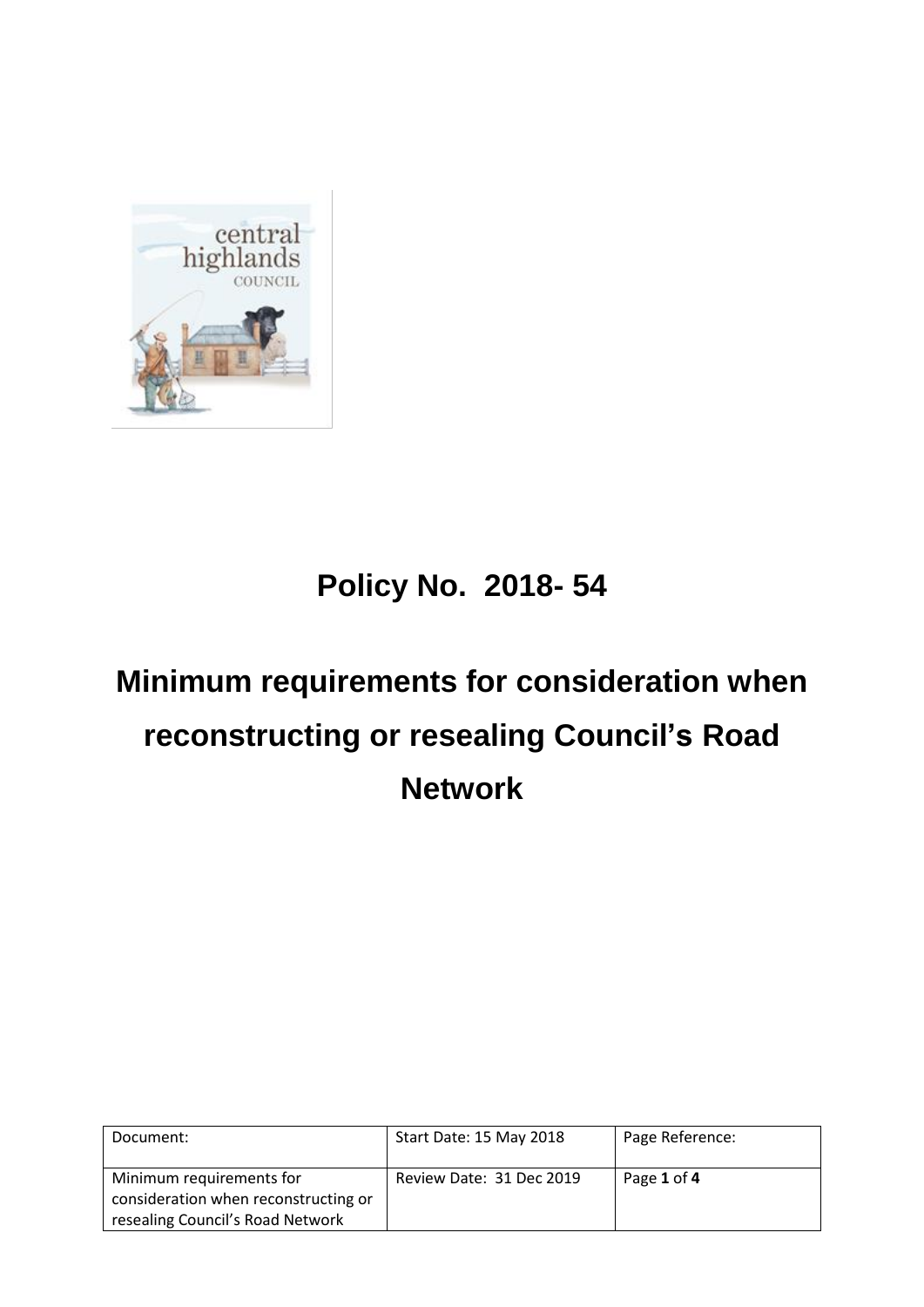## **1. INTRODUCTION**

This policy provides Council and its administration with the principles and guidelines for reconstruction or resealing of Council's road network. The policy will assist Council to set the minimum requirements for consideration when reconstructing or resealing Council's road network.

#### **2. OBJECTIVE**

The basic objective of the policy is to ensure that geometric design is considered when reconstructing or resealing any roads within Council's road network to ensure Council optimise efficiency and safety while minimising cost and environmental damage.

#### **3. DEFINITIONS**

**"Austroads Guidelines for Rural Roads"** refers to the Austroads Guide to Road Design which is intended to provide designers with a framework that promotes efficiency in design and construction, economy, and both consistency and safety for road users.

**"Geometric design"** refers to the geometric design of road alignments which takes into consider design parameters, speed parameters, horizontal and vertical alignments, which include the following:

- Design parameters include: road classification; design speeds; design vehicles; alignment controls; cross-section components, including travel lanes, shoulders and verges; and provisions for public transport and cyclists.
- Speed parameters include: operating speed, desired speed and design speed; and their relationship with each other.
- Horizontal and vertical alignments include development and application of: circular curves; superelevation; grades; vertical curves; procedures for the grading of a road alignment; and determination of sight distances across vertical curves.

**"Sealed Road"** refers to roads that have been constructed with a low clay content engineered rubble pavement base and coated with a bituminous seal that creates an impermeable surface layer.

**"Unsealed Road"** refers to roads that have been constructed with a high clay or red gravel rubble material to provide an all-weather surface.

**"Vehicles Per Day"** is defined as the number of vehicles that use a road daily.

| Document:                            | Start Date: 15 May 2018  | Page Reference: |
|--------------------------------------|--------------------------|-----------------|
| Minimum requirements for             | Review Date: 31 Dec 2019 | Page 2 of 4     |
| consideration when reconstructing or |                          |                 |
| resealing Council's Road Network     |                          |                 |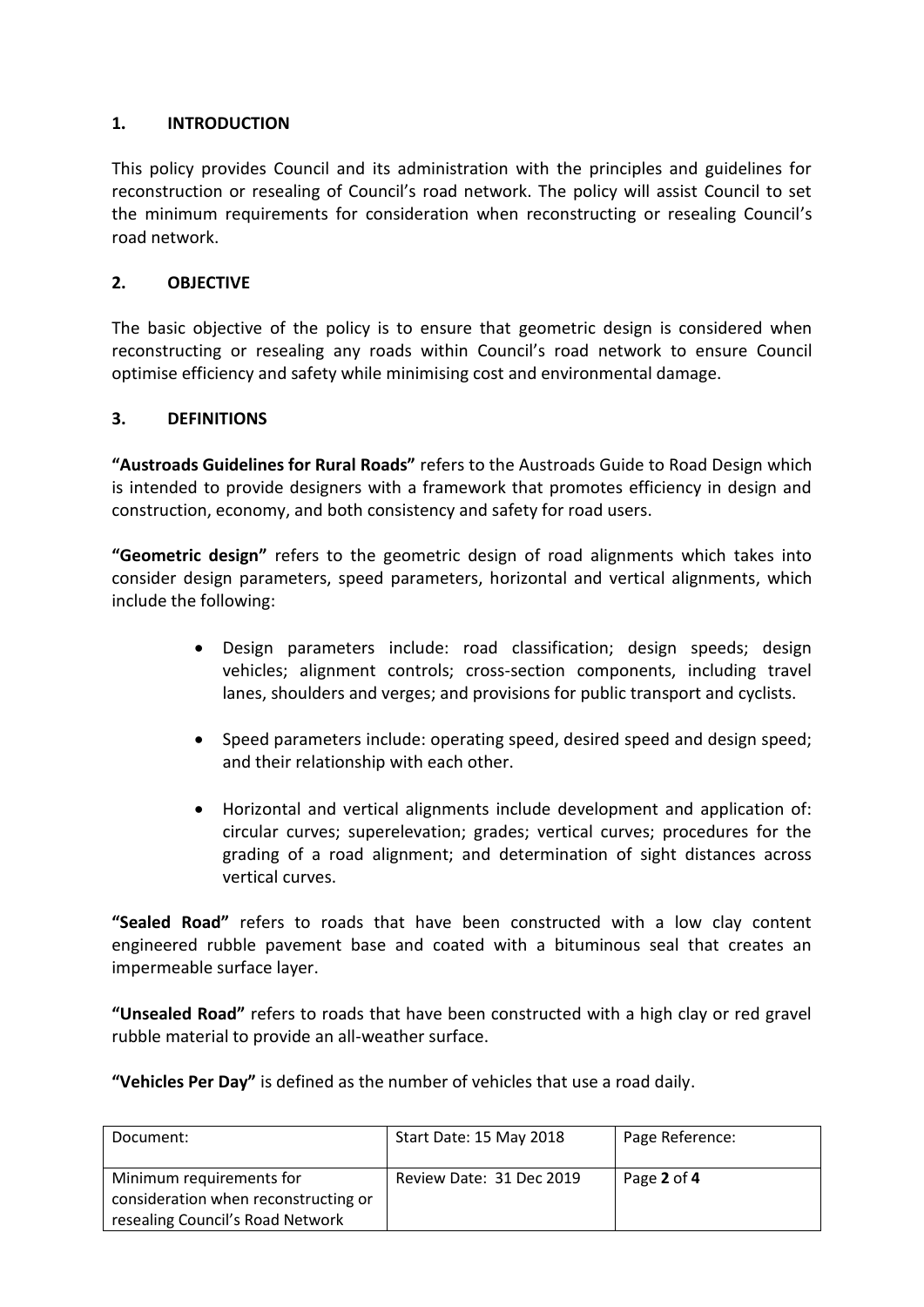## **4. POLICY STATEMENT**

Council within it Asset Management Plan for Roads and Bridges states that Council provides a roads and bridges network with the funding assistance from the Australian government to enable the network to be maintained in a 'fit for purpose' condition.

The issues confronting Council in maintaining this network due to limited revenue and population base coupled with a large, sparsely populated area and extreme diverse climatic conditions.

The Asset Management Plan states the Roads and Bridges network comprises:

- Sealed Roads
- Unsealed Roads
- Kerb & Channel
- Footpaths
- Bridges

These infrastructure assets have a replacement value of \$93,007,106

The projected cost to provide the services covered by this Asset Management Plan includes operations, maintenance, renewal and upgrade of existing assets over the 10 year planning period is \$23,913,000 or \$2,391,300 per year. Councils' present funding levels are sufficient to continue to provide existing services at current levels in the long term.

Annually Council considers a number of projects nominated in the "Capital Works Budget List" for the coming financial year budget. Proposals to upgrade its existing assets require contribution of capital funds by Council which are considered during this process.

The aim of this policy is to outline matters to be considered when reconstructing, resealing roads or upgrading of unsealed roads to sealed.

The Works & Services Manager is to provide a report to Council that includes the following minimum requirements for consideration when reconstructing, resealing or upgrading of unsealed roads to sealed are:

- Road name and location;
- Length of reconstruction or resealing;
- Existing width of pavement and proposed width of pavement;
- Location of corners where it is considered geometric design of road realignment is necessary due to engineering advise or safety concerns, this may require land acquisition with adjacent landowners;
- Any new signage required
- The Capital funds required

| Document:                            | Start Date: 15 May 2018  | Page Reference: |
|--------------------------------------|--------------------------|-----------------|
| Minimum requirements for             | Review Date: 31 Dec 2019 | Page 3 of 4     |
| consideration when reconstructing or |                          |                 |
| resealing Council's Road Network     |                          |                 |